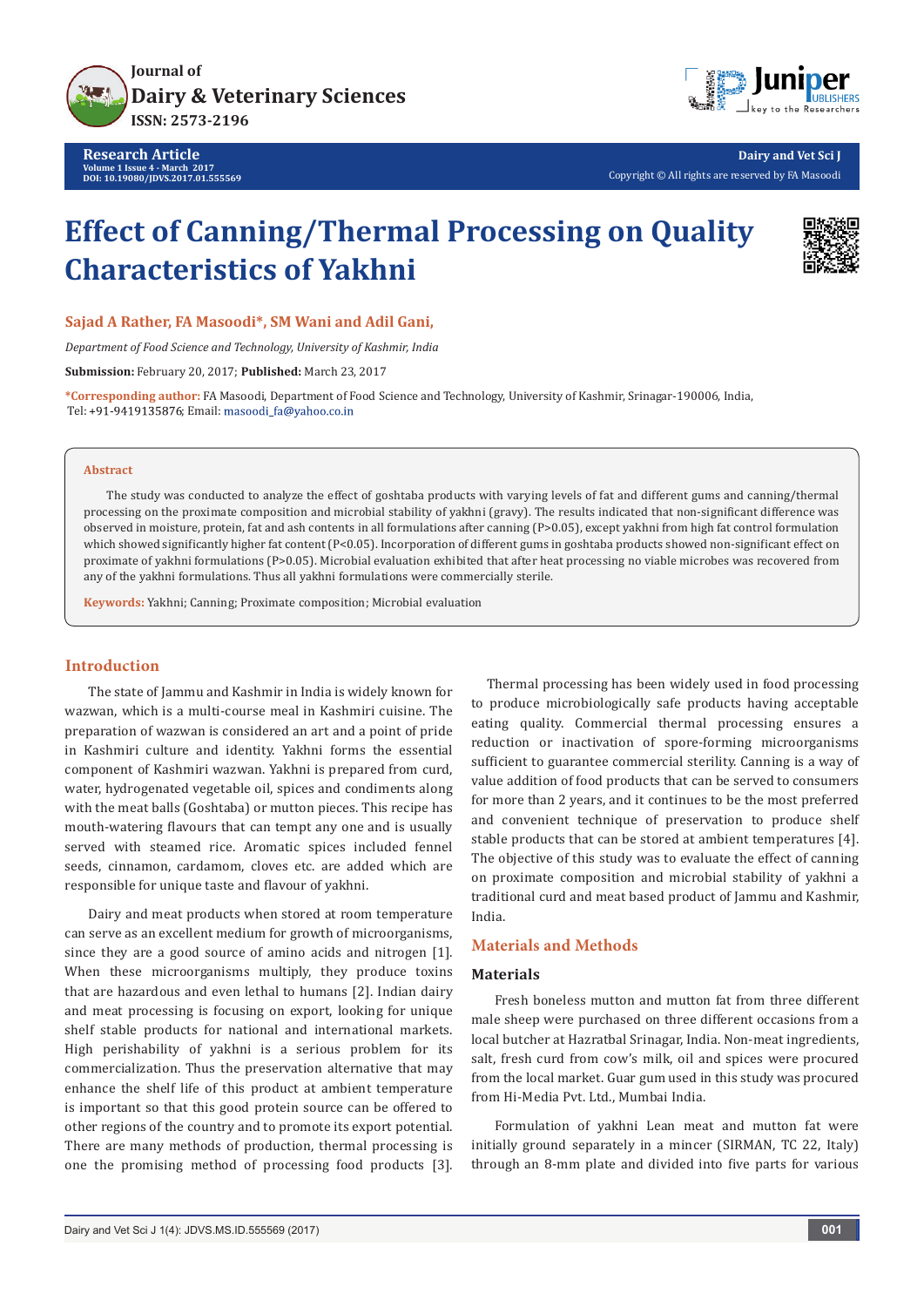formulations, which differed in composition with respect to fat content and guar gum level. Each treatment, which comprised of a formulation with a specific composition in terms of fat and gum level, was triplicated in each batch. The first formulation was used as high (regular) fat control and fat content was adjusted to 20% by the addition of mutton fat. The second formulation was used as low fat control and fat content was adjusted to 10% by the addition of mutton fat. The other formulations were supplemented with various levels of guar gum 0.5%, 1%, and 1.5% and fat content was adjusted to 10% with the addition of mutton fat. After addition of the fat replacers the emulsion formulations were first subjected to manual mixing and then homogenized in a blender for 2 min to ensure uniform distribution of the fat replacer.

The remaining non-meat ingredients (salt 2.5%, black cardamom seeds 0.2% and cumin 0.1%) were then added to the mixture and mixed for eight additional min to make homogenous viscoelastic like mass. The mixtures were reground separately in a mincer (SIRMAN, TC 22, Italy) through a 6-mm plate. The temperature of emulsion was maintained below 10 °C during mincing by using all the relevant materials under chilled conditions and addition of chilled water. Meat balls weighing 50- 60g and diameter of about 60mm were made from the material. The balls were rolled between palms to achieve their sphericity. The meat balls from each batch were then processed in curd (gravy) separately to get goshtaba and yakhni as the finished products.

| Ingredient                 | Quantity  |  |  |  |
|----------------------------|-----------|--|--|--|
| Water                      | 1000.00mL |  |  |  |
| Curd (Dahi)                | 1000.00mL |  |  |  |
| Hydrogenated vegetable oil | 100.00(g) |  |  |  |
| Black cardamom             | 2.50(g)   |  |  |  |
| Green cardamom             | 1.00(g)   |  |  |  |
| Cinnamon                   | 3.50(g)   |  |  |  |
| Cloves                     | 0.50(g)   |  |  |  |
| Dried ginger powder        | 6.00(g)   |  |  |  |
| Aniseed powder             | 8.00(g)   |  |  |  |
| Garlic paste               | 10.00(g)  |  |  |  |
| Fried onion paste          | 50.00(g)  |  |  |  |
| Common salt                | 13.00(g)  |  |  |  |

**Table 1:** Standardized recipe for yakhni preparation.

Yakhni is the gravy, in which meat balls are processed (Table 1). For preparing yakhni two parts of fresh curd was homogenized with one part of water with a stirrer, transferred to a thick bottomed stainless steel vessel and heated rapidly on a gas stove for 10-15 minutes. During heating curd was constantly stirred until it reached the boiling point. Hydrogenated vegetable oil was added to it and boiling continued for 10-15 minutes. Then garlic paste was added followed by other spices i.e., black cardamom, green cardamom, cinnamon, cloves, dried ginger powder and

aniseed powder, respectively. Fried onion paste was added at the end. Boiling was continued until the added oil floated back. At this stage, the remaining water was added and yakhni was cooked further for 10-15 minutes, to obtain a desirable consistency. Salt was added towards the end of cooking. The meat balls were then transferred to the boiling yakhni and cooked for 30min.

Canning/thermal processing of yakhni immediately after the preparation of product four meat balls about 200g was packed into washed and cleaned tin cans. The hot gravy (yakhni) at 80±5 °C was then added to each can and lid was applied by single seaming operation. During can filling care was taken to avoid the gravy (yakhni) from contaminating the sealing area of the cans. Head space of about 10% was maintained from the can contents to allow the contents to boil during processing. The cans were exhausted under steam in an exhaust box (Bajaj India, AJAX) at 100 °C for 10min and immediately double seamed in a double seaming machine. Thermal processing was then carried out in an over pressure autoclave (Yorco Sales Ltd., YSI-402D) at 121 °C and 15 psi pressure for about 35 minutes. The cans were cooled immediately by spraying chilled potable water under pressure to a specified temperature of 38 °C, so as to prevent the proliferation of thermophiles and the product from getting over cooked. The cans were then air dried, labeled and kept at ambient temperature for two weeks for conditioning before analysis of yakhni.

#### **Proximate composition**

Moisture, protein, fat and ash contents were determined according to Association of Official Analytical Chemists [5].

## **Microbiological evaluation**

Total plate count, coliform count, anaerobic plate count, clostridium count and yeast and mould counts of the yakhni samples were determined by standard methods. Readymade media from Hi-Media Laboratories (P) Ltd., Mumbai were used for the enumeration of different microbes.

## **Statistical analysis**

All tests were done at least three times for each experimental condition and mean values are reported. Data were analyzed using general linear model (GLM) procedure of SPSS Statistics (v. 16, Inc., Chicago, IL) for two-way analyses of variance (ANOVA) as a function of formulation and storage period. Duncan's multiple range test (P<0.05) was used to determine the differences between means. The statistical analysis for each parameter combines the data from three batches.

#### **Results and Discussion**

#### **Proximate composition**

Consumers are interesting in the chemical composition of food product and are one of the most important criteria which consumers look for when purchasing the food product. Thus the changes in moisture, protein, fat and ash contents of yakhni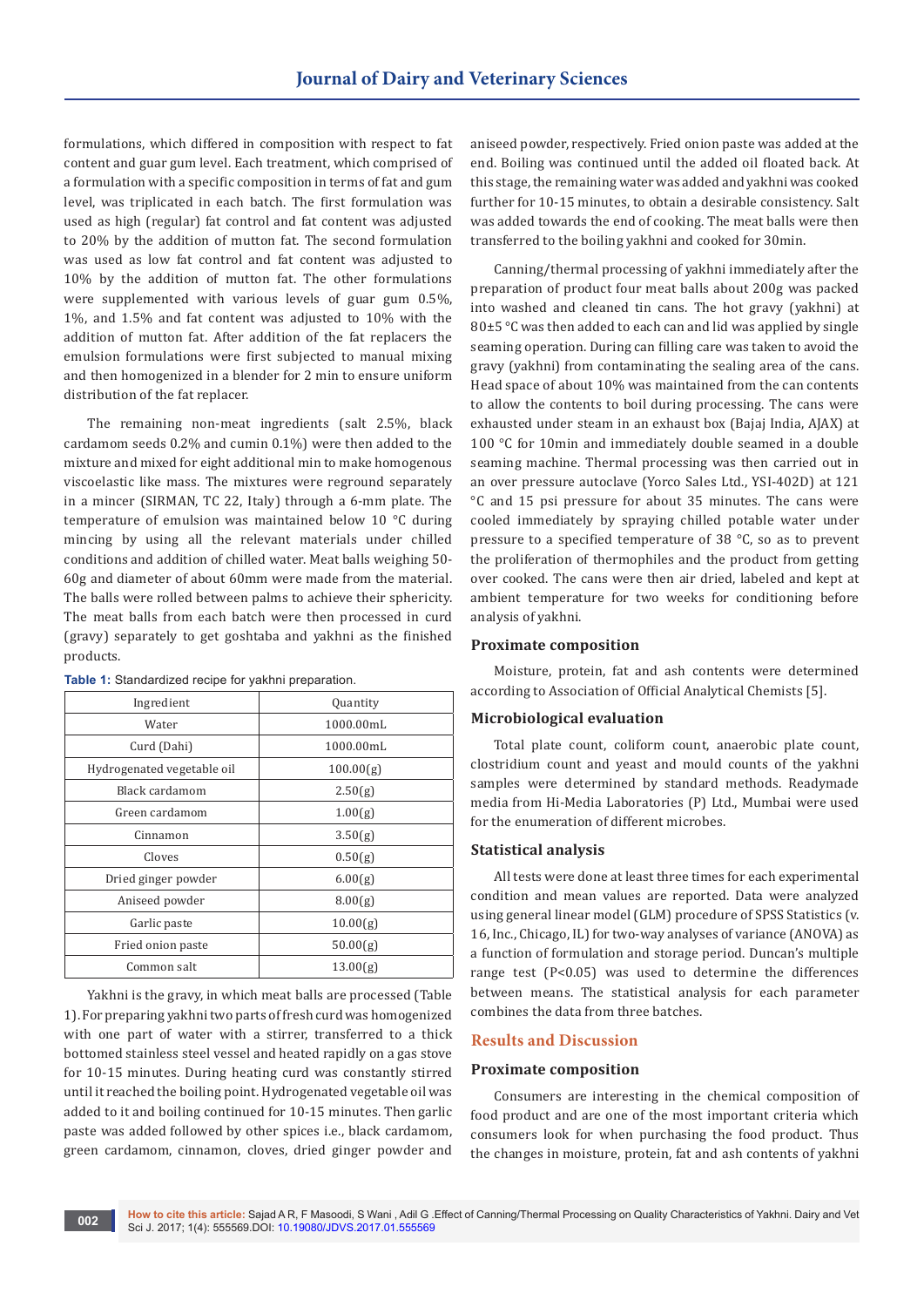during canning were monitored and the results are presented in Table 2. After canning the moisture content of yakhni from control formulations (YHFC, YLFC) increased slightly. However the yakhni from low fat formulations with gums exhibited lower values compared to their pre-canned counterparts (p>0.05). The slight decrease in moisture content of yakhni from low fat formulations after canning could be attributed to the absorption of moisture by the product incorporated with gums. Comparison of different yakhni samples reveals that the samples from control formulations (YHFC, YLFC) exhibited slightly higher moisture content compared to the samples from low fat formulations (p>0.05). This slight variation in moisture content might be attributed to the higher protein oxidation in control goshtaba formulations resulting in higher release of water which is added during emulsion preparation, thus contributing to higher moisture content of yakhni (filling medium). The yakhni from control formulations (YHFC, YLFC) exhibited slight decrease while that from the low fat formulations exhibited slight increase in protein content following the canning process (p>0.05). Changes in protein content of yakhni from different goshtaba products could be attributed to the changes in moisture content. The protein content of yakhni from low fat products was higher compared to the yakhni from control goshtaba and increased slightly with the increasing concentration of gums. This higher protein content might be due to the more water retained by low fat goshtaba products resulting in greater protein content of their respective gravy (yakhni) samples compared to the control formulations. After canning the yakhni from high fat goshtaba exhibited significant increase in fat content (p<0.05), whereas yakhni from all low fat goshtaba products exhibited slight non-significant increase compared to the pre-canned samples

(p>0.05). A proportion of fat loss by goshtaba products into the filling medium (yakhni) during thermal processing might have contributed to the slight increase in fat content of yakhni after canning. Comparison of different samples reveals that yakhni from high fat control exhibited significantly higher fat content during the entire storage period than the yakhni from low fat goshtaba products (p<0.05). Though there was no variation in the initial composition of different yakhni samples, the higher fat content of yakhni from high fat goshtaba might be due to migration of fat from main product into its surrounding medium during thermal processing. Because the higher initial fat content in high fat goshtaba can create large fat pools, which helps fat to migrate out of the inner to the outer part of the goshtaba and resulting in higher fat loss into filling medium (yakhni) during thermal processing. After canning the yakhni from control goshtaba products exhibited slight increase in ash content, whereas the yakhni from low fat goshtaba products showed decrease in values, however the differences were non-significant (p>0.05). This variability may be due to the changes in composition of the samples during thermal processing. Ash content is a measure of minerals in a food commodity. The slight increase in ash content of the yakhni samples from low fat goshtaba products might be attributed to the salt content increase during canning due to penetration of moisture from yakhni (filling medium) into goshtaba products containing gums. Comparison of different samples reveals that, the yakhni from low fat goshtaba products incorporated with gums exhibited slight higher values compared to the yakhni from control formulations (p>0.05). This slight variation in ash content might be attributed to the variability in fat and moisture loss into yakhni from goshtaba products during thermal processing and subsequent storage.

|                   | Moisture $(\%)$      |                      | Protein (%)          |                     |                      | Fat $(\%)$          | Ash $(\% )$          |                     |
|-------------------|----------------------|----------------------|----------------------|---------------------|----------------------|---------------------|----------------------|---------------------|
| <b>Treatments</b> | Pre-canned<br>Yakhni | canned Yakhni        | Pre-canned<br>Yakhni | canned Yakhni       | Pre-canned<br>Yakhni | canned Yakhni       | Pre-canned<br>Yakhni | canned<br>Yakhni    |
| YHFC              | $80.00 \pm 1.12$ abA | 80.56±1.22abA        | $3.67 \pm 0.64$ aAB  | $3.60 \pm 0.43$ aAB | $6.53\pm0.33aAB$     | 7.18±0.36bAB        | $2.54 \pm 0.14$ aAB  | $2.50 \pm 0.09aAB$  |
| <b>YLFC</b>       | $80.30 \pm 0.97$ abA | $80.69 \pm 1.00$ abA | $3.60 \pm 0.49$ aAB  | $3.54 \pm 0.62$ aA  | $6.08\pm0.28$ aAB    | $6.20 \pm 0.30$ aAB | $2.47 \pm 0.24$ aAB  | $2.43 \pm 0.17$ aAB |
| YGG1              | 79.81±1.10aA         | 79.06±1.19aA         | $3.61\pm0.41aAB$     | $3.63 \pm 0.37$ aAB | $6.09 \pm 0.60$ aA   | $6.13 \pm 0.21$ aA  | $2.50 \pm 0.33$ aA   | $2.53\pm0.11abAB$   |
| YGG2              | 79.85±1.07aA         | 79.01±1.23aA         | $3.63 \pm 0.72$ aA   | $3.68\pm0.34aAB$    | $6.12 \pm 0.54$ aA   | $6.16 \pm 0.17$ aA  | $2.51 \pm 0.25$ aAB  | $2.54\pm0.20$ abAB  |
| YGG3              | 79.77±1.01aA         | 79.05±1.01aA         | $3.64 \pm 0.62$ aA   | $3.67\pm0.55aAB$    | $6.13 \pm 0.27$ aA   | $6.19 \pm 0.63$ aA  | $2.56 \pm 0.20$ aAB  | $2.58\pm0.15$ abB   |
| YXG1              | 79.92±1.20abA        | 79.07±1.22aA         | $3.62 \pm 0.51$ aA   | $3.66 \pm 0.47$ aAB | $6.08 \pm 0.19$ aA   | $6.14 \pm 0.51$ aA  | $2.53\pm0.16aAB$     | $2.55\pm0.14abAB$   |
| YXG2              | 79.85±1.10aA         | 79.16±1.20aA         | $3.65 \pm 0.33$ aAB  | $3.69 \pm 0.30$ aAB | $6.11 \pm 0.43$ aA   | $6.15 \pm 0.40$ aA  | $2.53\pm0.11aAB$     | $2.56\pm0.27$ abAB  |
| YXG3              | 79.77±1.13aA         | 79.11±1.16aA         | $3.64 \pm 0.46$ aA   | $3.68 \pm 0.52$ aA  | $6.12 \pm 0.32$ aA   | $6.17 \pm 0.24$ aA  | $2.52 \pm 0.23$ aAB  | $2.57 \pm 0.30$ abB |
| YGXG1             | 79.90±1.21aA         | 79.10±1.20aA         | $3.60 \pm 0.40$ aA   | $3.65 \pm 0.66$ aA  | $6.07 \pm 0.22$ aA   | $6.12 \pm 0.16$ aA  | $2.51\pm0.35aAB$     | $2.54\pm0.34abAB$   |
| YGXG2             | 79.77±1.18aA         | 79.04±1.14aA         | $3.63 \pm 0.67$ aA   | $3.67 \pm 0.37$ aA  | $6.13 \pm 0.26$ aA   | $6.19 \pm 0.14$ aA  | $2.57\pm0.30$ abAB   | $2.60\pm0.22$ abAB  |
| YGXG3             | 79.73±1.09aA         | 79.00±1.42aA         | 3.66±0.53aA          | $3.69\pm0.41aAB$    | $6.14 \pm 0.44$ aA   | $6.21 \pm 0.29$ aA  | $2.58\pm0.24abAB$    | $2.65 \pm 0.36$ abB |

**Table 2:** Effect of canning/thermal processing on ash content (percent) of yakhni.

All values are mean ± standard deviation. Means in the same column with different superscripts differ significantly: \*P<0.05. Means with different superscripts in the same row indicate significant difference: \*P<0.05.

YHFC: Yakhni of goshtaba with fat (20%); YLFC: Yakhni of goshtaba with fat (10%); YGG1: Yakhni of goshtaba with fat (10%)+guar gum (0.5%); YGG2: Yakhni of goshtaba with fat (10%)+guar gum (1.0%); YGG3: Yakhni of goshtaba with fat (10%)+guar gum (1.5%); YXG1: Yakhni of goshtaba with fat (10%)+xanthan gum (0.5%); YXG2: Yakhni of goshtaba with fat (10%)+xanthan gum (1.0%); YXG3: Yakhni of goshtaba with fat (10%)+xanthan gum (1.5%); YGXG1: Yakhni of goshtaba with fat (10%)+guar/xanthan gum (0.5%); YGXG2: Yakhni of goshtaba with fat (10%)+guar/xanthan gum (1.0%); YGXG3: Yakhni of goshtaba with fat (10%)+guar/xanthan gum (1.5%).